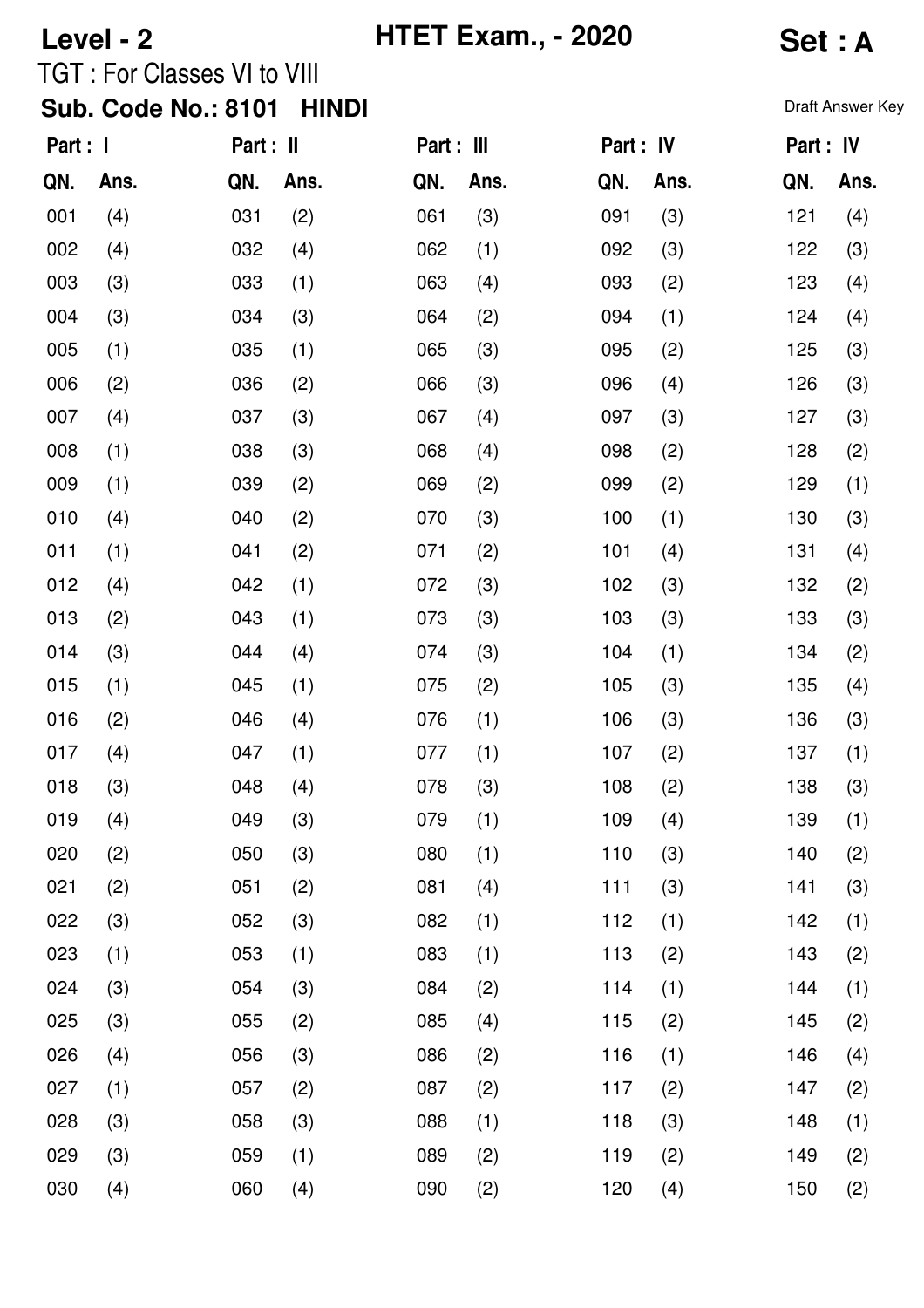| Level - 2 |      |                                    |              |            | <b>HTET Exam., - 2020</b> | <b>Set:B</b> |      |           |                  |
|-----------|------|------------------------------------|--------------|------------|---------------------------|--------------|------|-----------|------------------|
|           |      | <b>TGT: For Classes VI to VIII</b> |              |            |                           |              |      |           |                  |
|           |      | <b>Sub. Code No.: 8101</b>         | <b>HINDI</b> |            |                           |              |      |           | Draft Answer Key |
| Part : I  |      | Part : II                          |              | Part : III |                           | Part : IV    |      | Part : IV |                  |
| QN.       | Ans. | QN.                                | Ans.         | QN.        | Ans.                      | QN.          | Ans. | QN.       | Ans.             |
| 001       | (3)  | 031                                | (4)          | 061        | (2)                       | 091          | (2)  | 121       | (1)              |
| 002       | (4)  | 032                                | (3)          | 062        | (3)                       | 092          | (2)  | 122       | (2)              |
| 003       | (2)  | 033                                | (3)          | 063        | (2)                       | 093          | (3)  | 123       | (3)              |
| 004       | (2)  | 034                                | (2)          | 064        | (3)                       | 094          | (3)  | 124       | (2)              |
| 005       | (4)  | 035                                | (1)          | 065        | (1)                       | 095          | (3)  | 125       | (4)              |
| 006       | (4)  | 036                                | (2)          | 066        | (1)                       | 096          | (4)  | 126       | (3)              |
| 007       | (3)  | 037                                | (3)          | 067        | (1)                       | 097          | (2)  | 127       | (1)              |
| 008       | (4)  | 038                                | (1)          | 068        | (4)                       | 098          | (1)  | 128       | (3)              |
| 009       | (1)  | 039                                | (2)          | 069        | (3)                       | 099          | (1)  | 129       | (4)              |
| 010       | (1)  | 040                                | (4)          | 070        | (3)                       | 100          | (4)  | 130       | (3)              |
| 011       | (3)  | 041                                | (2)          | 071        | (1)                       | 101          | (1)  | 131       | (2)              |
| 012       | (3)  | 042                                | (1)          | 072        | (3)                       | 102          | (2)  | 132       | (1)              |
| 013       | (4)  | 043                                | (2)          | 073        | (2)                       | 103          | (3)  | 133       | (2)              |
| 014       | (1)  | 044                                | (1)          | 074        | (1)                       | 104          | (1)  | 134       | (1)              |
| 015       | (1)  | 045                                | (1)          | 075        | (4)                       | 105          | (2)  | 135       | (2)              |
| 016       | (4)  | 046                                | (3)          | 076        | (3)                       | 106          | (2)  | 136       | (4)              |
| 017       | (2)  | 047                                | (1)          | 077        | (2)                       | 107          | (1)  | 137       | (3)              |
| 018       | (1)  | 048                                | (3)          | 078        | (4)                       | 108          | (3)  | 138       | (2)              |
| 019       | (3)  | 049                                | (1)          | 079        | (3)                       | 109          | (3)  | 139       | (4)              |
| 020       | (2)  | 050                                | (4)          | 080        | (3)                       | 110          | (2)  | 140       | (3)              |
| 021       | (4)  | 051                                | (1)          | 081        | (1)                       | 111          | (2)  | 141       | (2)              |
| 022       | (1)  | 052                                | (2)          | 082        | (2)                       | 112          | (4)  | 142       | (3)              |
| 023       | (2)  | 053                                | (2)          | 083        | (1)                       | 113          | (1)  | 143       | (3)              |
| 024       | (3)  | 054                                | (2)          | 084        | (2)                       | 114          | (2)  | 144       | (3)              |
| 025       | (3)  | 055                                | (3)          | 085        | (2)                       | 115          | (4)  | 145       | (2)              |
| 026       | (1)  | 056                                | (4)          | 086        | (4)                       | 116          | (3)  | 146       | (4)              |
| 027       | (3)  | 057                                | (3)          | 087        | (2)                       | 117          | (3)  | 147       | (2)              |
| 028       | (3)  | 058                                | (4)          | 088        | (2)                       | 118          | (2)  | 148       | (1)              |
| 029       | (4)  | 059                                | (3)          | 089        | (4)                       | 119          | (3)  | 149       | (4)              |
| 030       | (4)  | 060                                | (3)          | 090        | (1)                       | 120          | (3)  | 150       | (1)              |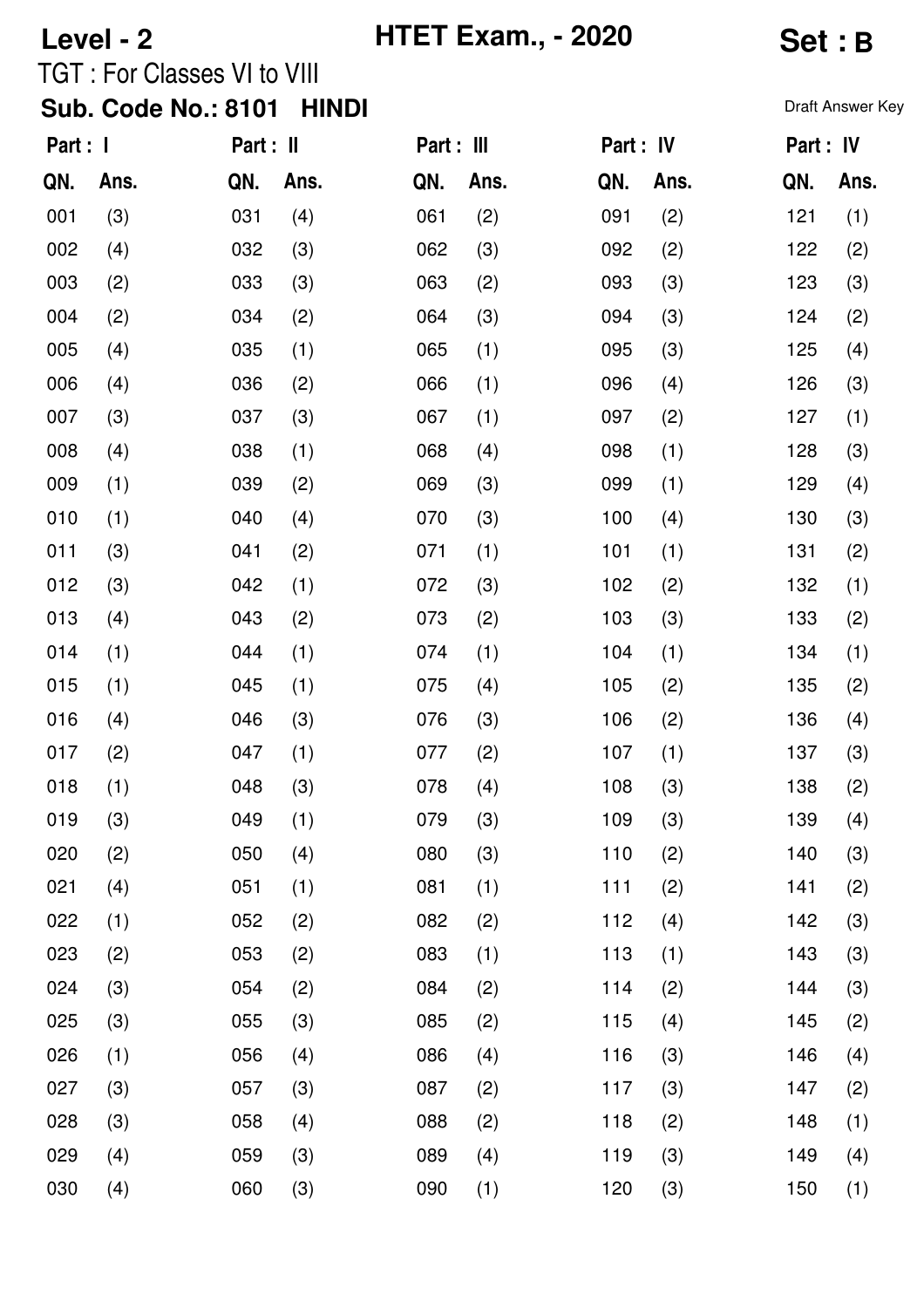| Level - 2 |      |                                    |              |            | <b>HTET Exam., - 2020</b> |           |      |           | Set : C          |  |  |
|-----------|------|------------------------------------|--------------|------------|---------------------------|-----------|------|-----------|------------------|--|--|
|           |      | <b>TGT: For Classes VI to VIII</b> |              |            |                           |           |      |           |                  |  |  |
|           |      | <b>Sub. Code No.: 8101</b>         | <b>HINDI</b> |            |                           |           |      |           | Draft Answer Key |  |  |
| Part : I  |      | Part : II                          |              | Part : III |                           | Part : IV |      | Part : IV |                  |  |  |
| QN.       | Ans. | QN.                                | Ans.         | QN.        | Ans.                      | QN.       | Ans. | QN.       | Ans.             |  |  |
| 001       | (3)  | 031                                | (1)          | 061        | (3)                       | 091       | (2)  | 121       | (2)              |  |  |
| 002       | (2)  | 032                                | (4)          | 062        | (3)                       | 092       | (1)  | 122       | (2)              |  |  |
| 003       | (3)  | 033                                | (2)          | 063        | (2)                       | 093       | (1)  | 123       | (3)              |  |  |
| 004       | (4)  | 034                                | (3)          | 064        | (4)                       | 094       | (3)  | 124       | (3)              |  |  |
| 005       | (1)  | 035                                | (2)          | 065        | (2)                       | 095       | (2)  | 125       | (2)              |  |  |
| 006       | (2)  | 036                                | (3)          | 066        | (2)                       | 096       | (2)  | 126       | (3)              |  |  |
| 007       | (4)  | 037                                | (2)          | 067        | (1)                       | 097       | (2)  | 127       | (2)              |  |  |
| 008       | (3)  | 038                                | (3)          | 068        | (1)                       | 098       | (2)  | 128       | (3)              |  |  |
| 009       | (4)  | 039                                | (1)          | 069        | (3)                       | 099       | (4)  | 129       | (4)              |  |  |
| 010       | (4)  | 040                                | (2)          | 070        | (2)                       | 100       | (1)  | 130       | (1)              |  |  |
| 011       | (3)  | 041                                | (1)          | 071        | (4)                       | 101       | (3)  | 131       | (1)              |  |  |
| 012       | (1)  | 042                                | (2)          | 072        | (3)                       | 102       | (1)  | 132       | (4)              |  |  |
| 013       | (4)  | 043                                | (4)          | 073        | (1)                       | 103       | (3)  | 133       | (2)              |  |  |
| 014       | (2)  | 044                                | (1)          | 074        | (3)                       | 104       | (2)  | 134       | (1)              |  |  |
| 015       | (1)  | 045                                | (1)          | 075        | (1)                       | 105       | (3)  | 135       | (1)              |  |  |
| 016       | (2)  | 046                                | (3)          | 076        | (4)                       | 106       | (2)  | 136       | (3)              |  |  |
| 017       | (1)  | 047                                | (3)          | 077        | (3)                       | 107       | (3)  | 137       | (2)              |  |  |
| 018       | (3)  | 048                                | (2)          | 078        | (3)                       | 108       | (3)  | 138       | (3)              |  |  |
| 019       | (3)  | 049                                | (4)          | 079        | (1)                       | 109       | (4)  | 139       | (3)              |  |  |
| 020       | (3)  | 050                                | (2)          | 080        | (3)                       | 110       | (4)  | 140       | (2)              |  |  |
| 021       | (1)  | 051                                | (3)          | 081        | (2)                       | 111       | (2)  | 141       | (4)              |  |  |
| 022       | (4)  | 052                                | (4)          | 082        | (2)                       | 112       | (1)  | 142       | (2)              |  |  |
| 023       | (1)  | 053                                | (4)          | 083        | (4)                       | 113       | (4)  | 143       | (4)              |  |  |
| 024       | (4)  | 054                                | (1)          | 084        | (1)                       | 114       | (2)  | 144       | (1)              |  |  |
| 025       | (1)  | 055                                | (2)          | 085        | (2)                       | 115       | (3)  | 145       | (4)              |  |  |
| 026       | (4)  | 056                                | (1)          | 086        | (1)                       | 116       | (1)  | 146       | (3)              |  |  |
| 027       | (2)  | 057                                | (3)          | 087        | (1)                       | 117       | (3)  | 147       | (3)              |  |  |
| 028       | (3)  | 058                                | (3)          | 088        | (4)                       | 118       | (2)  | 148       | (2)              |  |  |
| 029       | (3)  | 059                                | (3)          | 089        | (2)                       | 119       | (3)  | 149       | (4)              |  |  |
| 030       | (4)  | 060                                | (1)          | 090        | (2)                       | 120       | (3)  | 150       | (1)              |  |  |